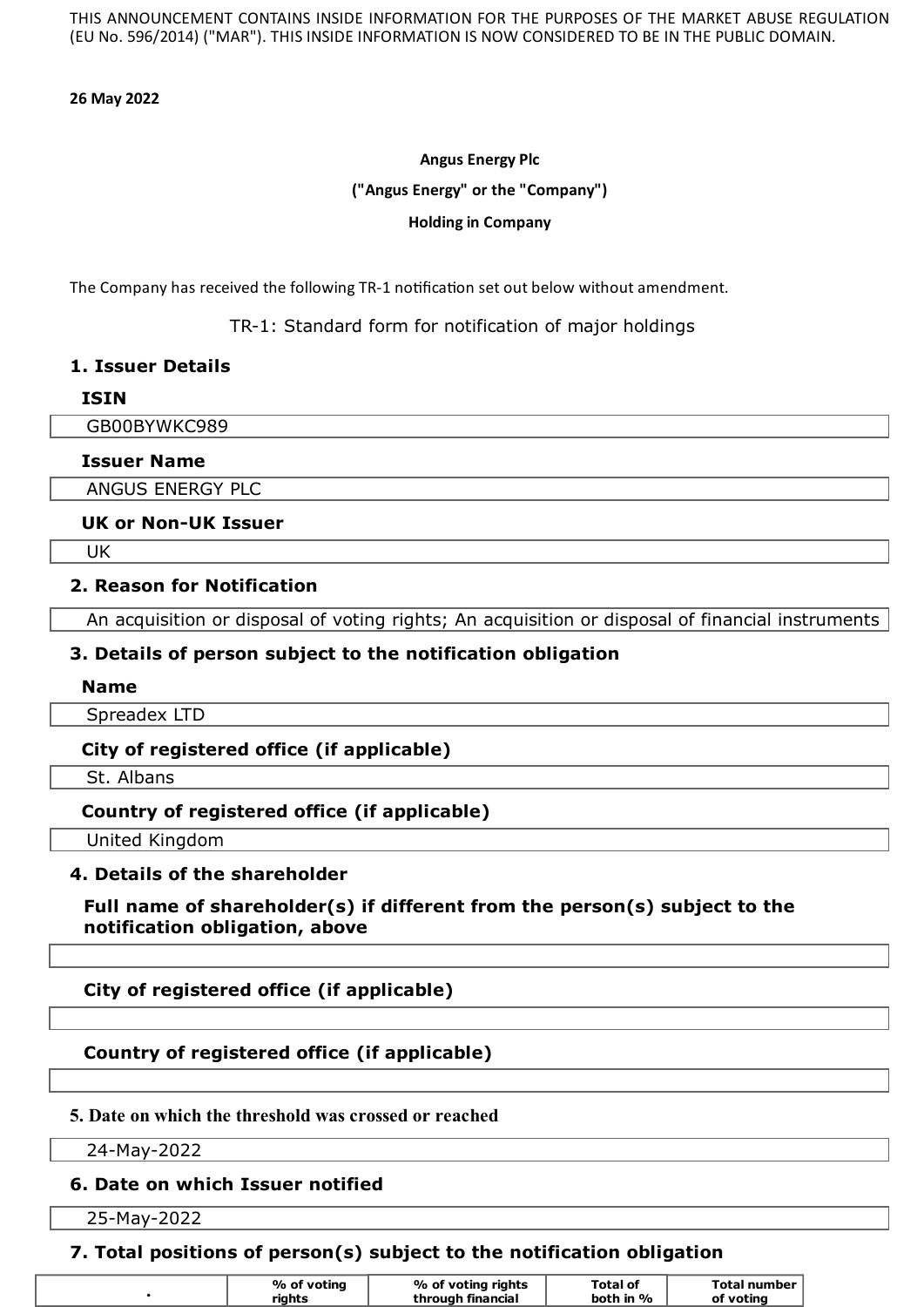|                                                                                       | attached to<br>shares (total<br>of $8.A$ ) | instruments (total<br>of $8.B 1 + 8.B 2)$ | $(8.A + 8.B)$ | rights held in<br>issuer |
|---------------------------------------------------------------------------------------|--------------------------------------------|-------------------------------------------|---------------|--------------------------|
| Resulting situation<br>on the date on<br>which threshold<br>was crossed or<br>reached | 0.122900                                   | 3.372300                                  | 3.495200      | 47836818                 |
| Position of previous<br>notification (if<br>applicable)                               | 1.109300                                   | 3.514800                                  | 4.624100      |                          |

## **8. Notified details of the resulting situation on the date on which the threshold was crossed or reached**

### **8A. Voting rights attached to shares**

| Class/Type of<br>shares ISIN<br>code(if possible) | <b>Number of direct</b><br>voting rights<br>(DTR5.1) | <b>Number of indirect</b><br>voting rights<br>(DTR5.2.1) | % of direct<br>voting rights<br>(DTR5.1) | % of indirect<br>voting rights<br>(DTR5.2.1) |
|---------------------------------------------------|------------------------------------------------------|----------------------------------------------------------|------------------------------------------|----------------------------------------------|
| GB00BYWKC989                                      | 1681818                                              |                                                          | 0.122900                                 |                                              |
| Sub<br>Total 8.A                                  | 1681818                                              |                                                          | 0.122900%                                |                                              |

# **8B1. Financial Instruments according to (DTR5.3.1R.(1) (a))**

| <b>Type of financial</b><br>instrument | <b>Expiration</b><br>date | Exercise/conversion<br>period | <b>Number of voting</b><br>rights that may be<br>acquired if the<br>instrument is<br>exercised/converted | % of voting<br>rights |
|----------------------------------------|---------------------------|-------------------------------|----------------------------------------------------------------------------------------------------------|-----------------------|
| CFD/Spreadbet                          |                           |                               | 46155000                                                                                                 | 3.372300              |
| Sub<br>Total 8.B1                      |                           |                               | 46155000                                                                                                 | 3.372300%             |

## **8B2. Financial Instruments with similar economic effect according to (DTR5.3.1R.(1) (b))**

| Type of<br>financial<br>instrument | Expiration<br>date | Exercise/conversion<br>period | <b>Physical or</b><br>cash<br>settlement | <b>Number of</b><br>voting<br>rights | $%$ of<br>voting<br>rights |
|------------------------------------|--------------------|-------------------------------|------------------------------------------|--------------------------------------|----------------------------|
| Sub<br>Total 8.B2                  |                    |                               |                                          |                                      |                            |